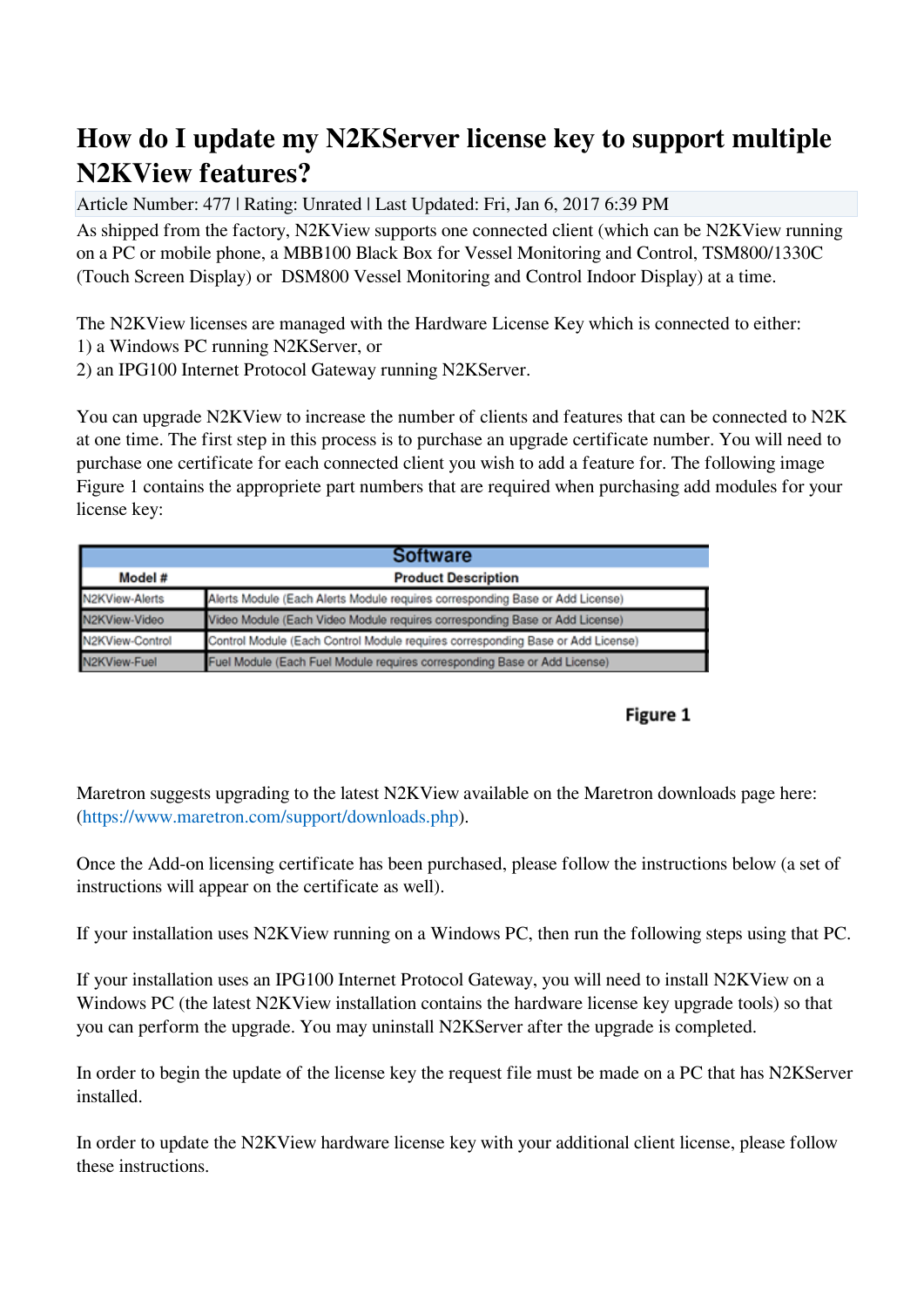1) If N2KServer is running, stop it using the *N2KServer Service Manager* program.

| N2KServer Service Manager, Version 4.0.0                           |  |       |  |
|--------------------------------------------------------------------|--|-------|--|
|                                                                    |  | Start |  |
| N2KServer Status: Running<br>Hardware License Key Number:<br>00660 |  | Stop  |  |
| N2KView Connected: No                                              |  |       |  |
| Gateway Serial Port:<br>Any                                        |  |       |  |
|                                                                    |  |       |  |

2) With the hardware license key plugged into the system, click on *Start->All Programs->Maretron N2KView Folder->Request and Install Additional Client Licenses*



3) In the *Secure Update Utility* window that opens, under the *Generate request* category, click the *Generate Request Code* button and choose a filename for the request code.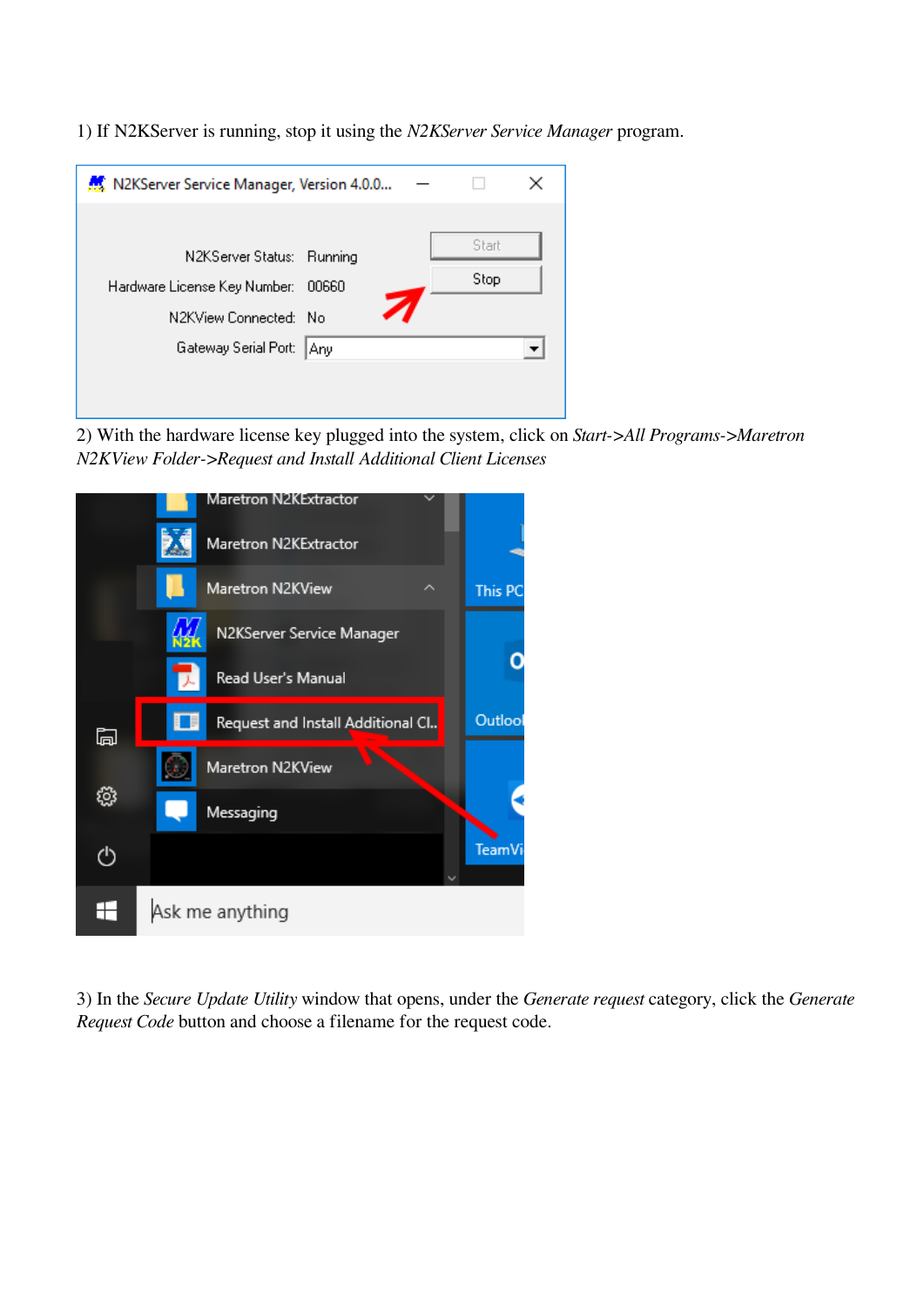| <b>Secure Update Utility</b>                                                                                                                                                  | $\times$ |
|-------------------------------------------------------------------------------------------------------------------------------------------------------------------------------|----------|
| <b>Maretron</b><br>The Secure Update Utility allows you to update the hardware keys. Make sure that the hardware<br>key is attached to the system while you use this utility. |          |
| Generate request                                                                                                                                                              |          |
| Click the Generate Request Code button, and save the request code file (.req). You need to<br>send this file to Maretron.                                                     |          |
| Generate Request Code                                                                                                                                                         |          |
| Update Hardware Key                                                                                                                                                           |          |
| Browse for the update code file (.upt2), and click the Apply Code button.                                                                                                     |          |
| Apply Code                                                                                                                                                                    |          |
| <b>Help</b><br>Exit                                                                                                                                                           |          |

4) A "Save As" window will appear. Under "File name:", type a name to give the file, and then click "Save" to save the file containing the request code to your hard drive. Remember the name you gave the file. The file will have an extension of ".req" or ".req2".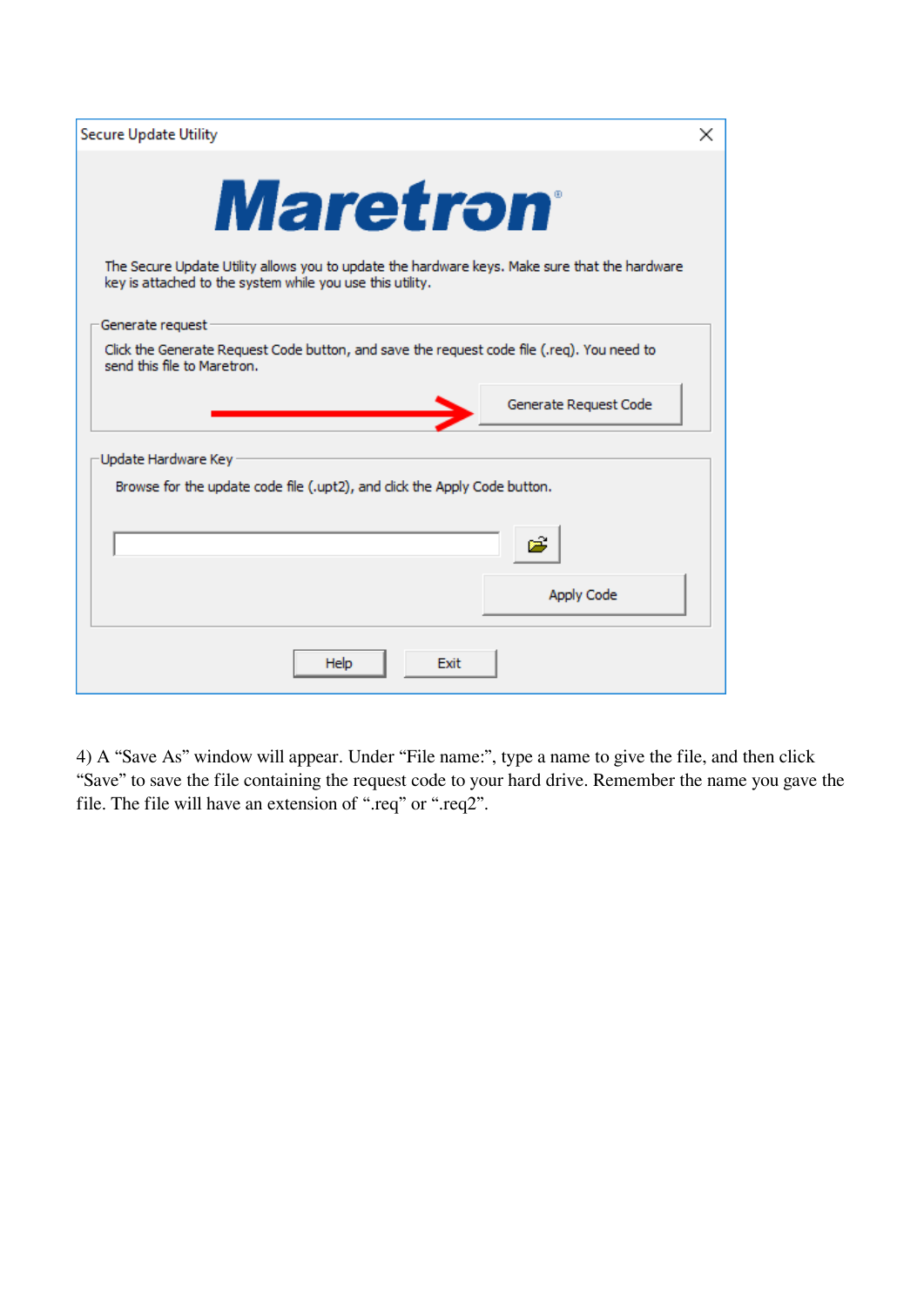| Save As                                                                        |                                          |     |                |        | ×            |
|--------------------------------------------------------------------------------|------------------------------------------|-----|----------------|--------|--------------|
| $\vee$ $\uparrow$ $\Box$ > This PC ><br>$\leftarrow$                           |                                          | √ ⊙ | Search This PC |        | مر           |
| Organize $\blacktriangleright$                                                 |                                          |     |                | 등대 -   | ℯ            |
| ٨<br>This PC<br>$\checkmark$                                                   | $\vee$ Folders (6)                       |     |                |        | ۸            |
| Desktop<br>Documents<br>兽                                                      | Desktop                                  |     |                |        |              |
| Downloads<br>Music<br>⋋<br>Pictures                                            | Documents                                |     |                |        |              |
| <b>W</b> Videos<br>><br>$\frac{1}{2}$ , OS (C:)<br>У                           | Downloads                                |     |                |        |              |
| $RECOVERN$ (D:)<br>DVD RW Drive (E<br>↘                                        | Music                                    |     |                |        |              |
| USB Drive (F:)<br>><br>$\equiv$ USB Drive (F:)<br>$\checkmark$<br>2015 Testing | <b>Pictures</b>                          |     |                |        | v            |
| File name:                                                                     | my key code                              |     |                |        | $\checkmark$ |
|                                                                                | Save as type: N2K Request Files (*.req2) |     |                |        | $\checkmark$ |
| $\land$ Hide Folders                                                           |                                          |     | Save           | Cancel | ă            |

5) E-mail the newly created file, containing the request code, along with the Certificate Number on the front of the licensing brochure, to [sales@maretron.com](mailto:sales@maretron.com).

6) Maretron will generate an new license file ( ".nlf" , or ".upw2" file) and send this file to you via email.

7) Save this file to the hard drive of the computer N2KView is installed.

8) Stop N2KView if running.

9) Start the *Request and Install Additional Client Licenses* tool (just as you did in step 2).

10) In the *Secure Update Utility* window that opens, click the folder icon in the "Update Hardware Key" section and browse to the electronic license file that you saved in step 7.

11) Click the *Apply Code* button. The hardware license key will be updated with the new licenses contained in the new license file. You should then see a "Success" message.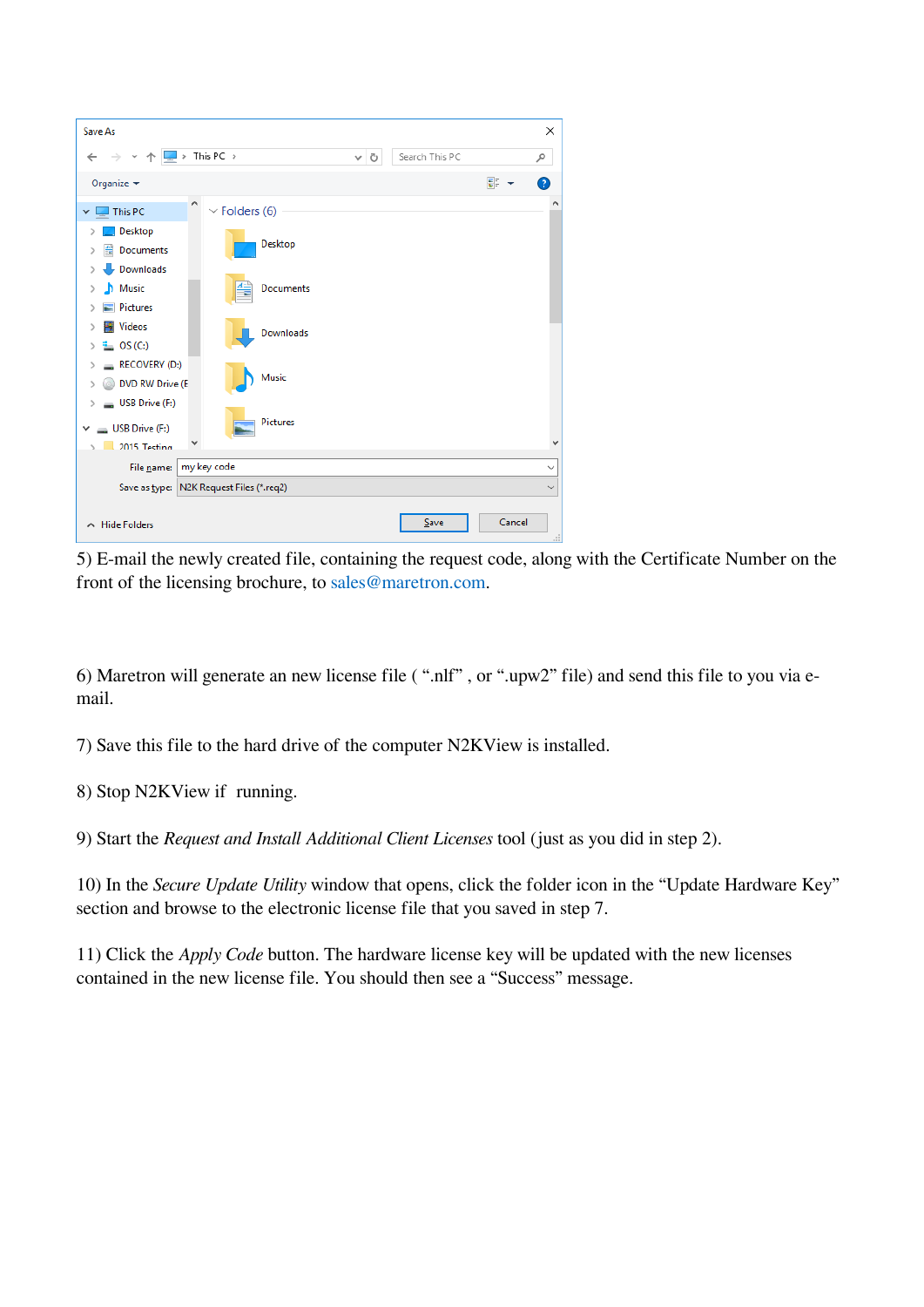| <b>Secure Update Utility</b>                                                                                              | ×                     |
|---------------------------------------------------------------------------------------------------------------------------|-----------------------|
|                                                                                                                           |                       |
| <i><b>Maretron</b></i><br>The Secure Update Utility allows you to update the hardware keys. Make sure that the hardware   |                       |
| key is attached to the system while you use this utility.                                                                 |                       |
| Generate request                                                                                                          |                       |
| Click the Generate Request Code button, and save the request code file (.req). You need to<br>send this file to Maretron. |                       |
|                                                                                                                           | Generate Request Code |
| Update Hardware Key                                                                                                       |                       |
| Browse for the update code file (.upt2), and click the Apply Code button.                                                 |                       |
| Step 2                                                                                                                    | Step 1                |
|                                                                                                                           | <b>Apply Code</b>     |
| Help<br>Exit                                                                                                              |                       |

12) Start the Maretron *N2KServer Service Manager* program.

13) In the N2KView "Commands & Settings" window the available licensing features will show as available options to select. See Figure 2. The IPG100 configuration dialog Figure 3 shows the available licensing on the N2Kkey inserted in to the IPG100. You should now see the new licenses purchased available for use.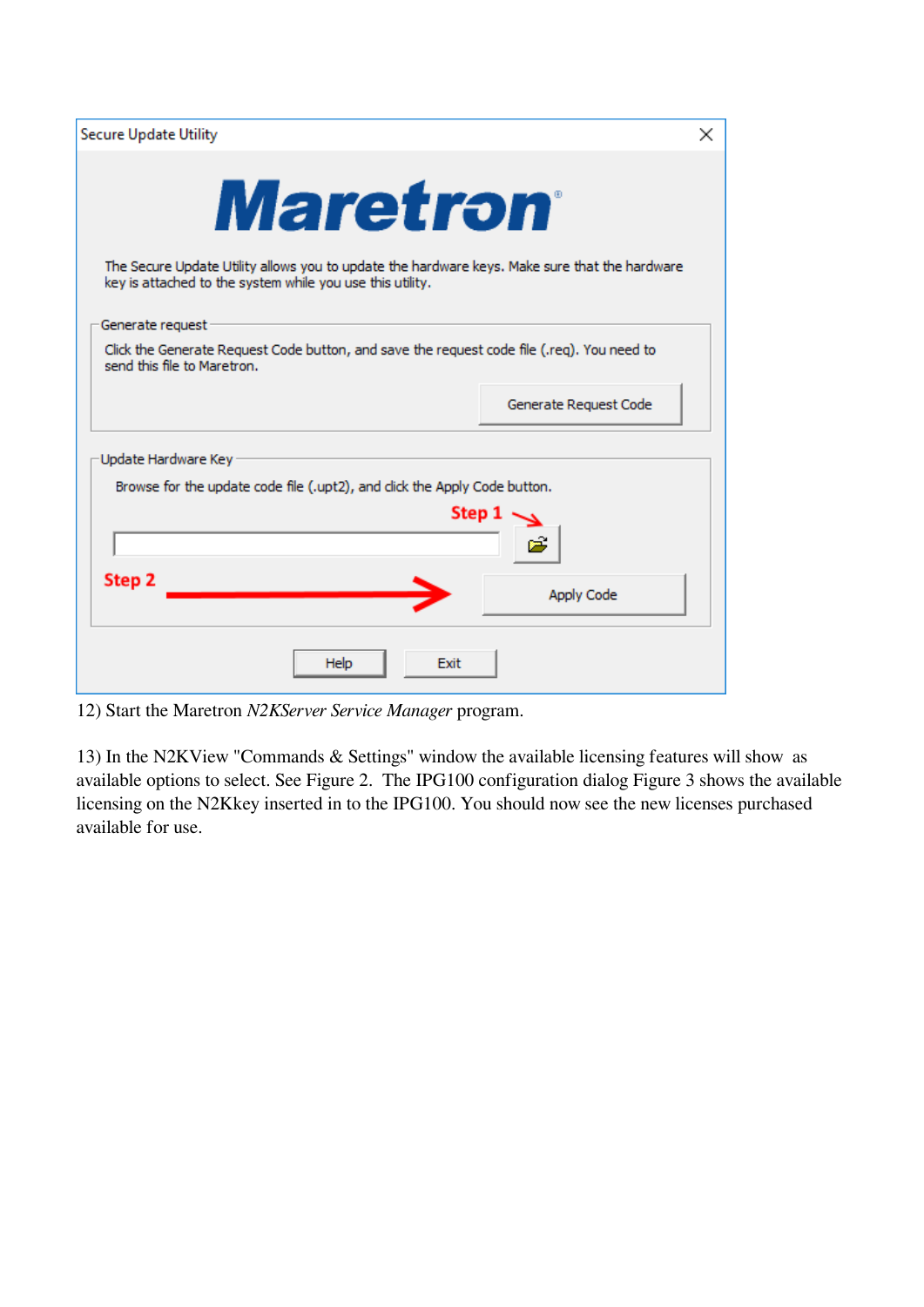

15) If your installation uses an IPG100 Internet Protocol Gateway, you can now unplug the hardware license key from the PC and plug it back into the IPG100. Turn the power to the IPG100 off and then on again so it will recognize the additional licenses. The IPG100 N2KAnalyzer configuration dialog Figure 3 shows the available licensing on the N2Kkey inserted in to the IPG100.